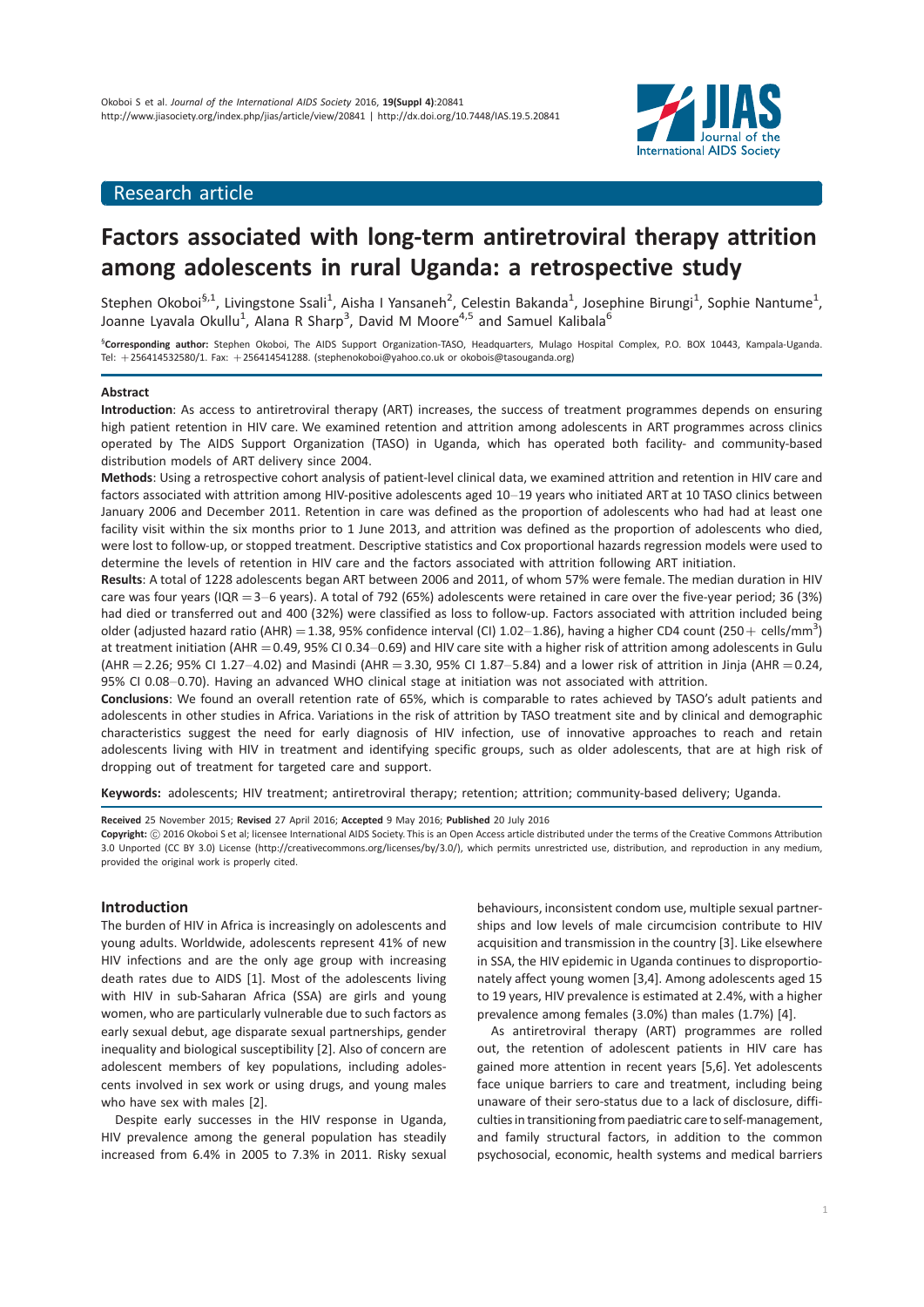faced by adult patients on ART [5,7]. Adolescents and young adults have significantly higher rates of loss to follow-up from HIV care and treatment than adults, which also contribute to their comparatively poorer outcomes [8,9].

Several strategies have been proposed for better engaging this population, including removing age-related barriers to care [10], developing new HIV testing modalities [11,12] and improving management of the transition from paediatric to adult care [13,14]. However, the evidence on retention and reducing loss to follow-up in HIV care programmes is limited for adolescents and targeted research is critical for improving treatment outcomes and reducing morbidity and mortality in this group  $18$  [6,15-18].

As one of the largest non-governmental ART programmes in Uganda, The AIDS Support Organization (TASO) was founded in 1987 with the aim of providing patient support for people living with HIV. In 2005, TASO started implementing a family-centred testing, treatment and counselling approach if there was a suspicion that any family member was HIV positive, after noticing that patients were sharing drugs with their family members, including parents sharing drugs with their children, and parents sharing drugs among themselves.

TASO's family-centred approach involved conducting homebased HIV counselling and testing to family members of the index patients. Those who tested positive within the family were assessed for ART eligibility using CD4 cell count and World Health Organization (WHO) staging, and if eligible, were linked to TASO's centre for treatment. Those not eligible were linked to TASO for appropriate care and support services and those who tested negative were counselled on risk reduction. TASO used the household-based approach in order to enhance access to testing, counselling and treatment services for all family members including their children and adolescents.

This paper examines the extent of retention in HIV care and the factors associated with attrition of adolescents aged 10 to 19 years in TASO's HIV treatment programmes in Uganda.

## Methods

#### Study design

The study involved a retrospective secondary analysis of clinical data of adolescents aged  $10-19$  years collected from 10 of the 11 clinics operated by TASO. We excluded TASO Mulago because the site was not providing ART to adolescents during the study period (all adolescents from this site were linked for specialized ART care to Baylor Uganda). Data were extracted on HIV-positive adolescents from a central electronic database at TASO headquarters in Kampala.

#### Study setting and data collection

As one of the largest non-governmental ART programmes in the country, TASO operates 11 ART service centres across all the regions of Uganda with funding from the United States President's Emergency Plan for AIDS Relief (PEPFAR). These centres are located in mainly rural parts of Uganda and serve a mean catchment area with a 75-km radius. As of 2015, the organization had provided treatment to over 68,020 clients, of whom more than 6% were children and adolescents.

TASO has implemented and revised several service delivery models over the past 10 years, including home-based care, satellite clinics, community drug distribution, as well as more conventional clinic-based approaches. Starting in late 2015, annual routine viral load monitoring is performed as part of TASO's ART programme. Adolescents who have been on ART for more than one year, and are aware of their HIV sero-status, are evaluated by clinicians and counsellors for downward referral to community drug distribution points (CDDPs). Community-drug distribution is a care model for stable patients designed to make ART delivery more efficient for the health system and provide appropriate support to encourage the long-term retention of patients. ART is provided at the community level by trained lay workers who are supervised by a clinical services supervisor. Adherence to drug regimens is evaluated by staff at the time of pill refill by asking patients to self-report the number of pills missed. Adolescents who have difficulty coping with decentralized ART care service at CDDPs are referred back up to the facility-based care delivery model.

Data were extracted from the pre-ART register, ART case evaluation forms, laboratory registry, death registry, ART commencement forms and drug refill forms. Each dataset contains a unique client identification number that merges information pertaining to the same individual from the different datasets. Information was collected on a total of 1228 HIV-positive adolescents aged  $10-19$  years who enrolled in ART between January 2006 and December 2011 from 10 TASO centres. Data extracted included clients' socio-demographic characteristics, ART start date, treatment regimen, CD4 cell count at enrolment, WHO clinical staging and pharmacy refill data. The datasets also contained information on known deaths and patients who transferred out of the programme. Patient charts were used to supplement the information from the clinical datasets as necessary.

## Data analysis

The study outcomes of interest are HIV care retention and attrition. The indicators for retention; mortality, reported as death at TASO and attrition, were generated by identifying adolescents who enrolled in ART between 2006 and 2011 and had at least one clinic visit within the six months before 1 June 2013. Retention was defined as any patient who had at least one clinic visit in the six months before June 2013; was still alive at the end of June 2013, excluding those deaths reported to TASO stopped ART; or was lost to follow-up (LTFU) [19]. Attrition was defined as the number of adolescents whose deaths that were reported to TASO, who were LTFU or who stopped treatment by the end of June 2013. Patients were defined as LTFU if the last contact was more than three months before the end date of the observation period and they were censored at their last contact date with a TASO service. Married was defined as an adolescent who is married or co-habiting with a sexual partner during the review period.

Data were analyzed using descriptive statistics and multivariable regression models in Stata version 12 [20]. Multivariable Cox proportional hazards regression models was used to examine the factors associated with attrition. The results of the analysis are presented as adjusted hazard ratio (AHR) with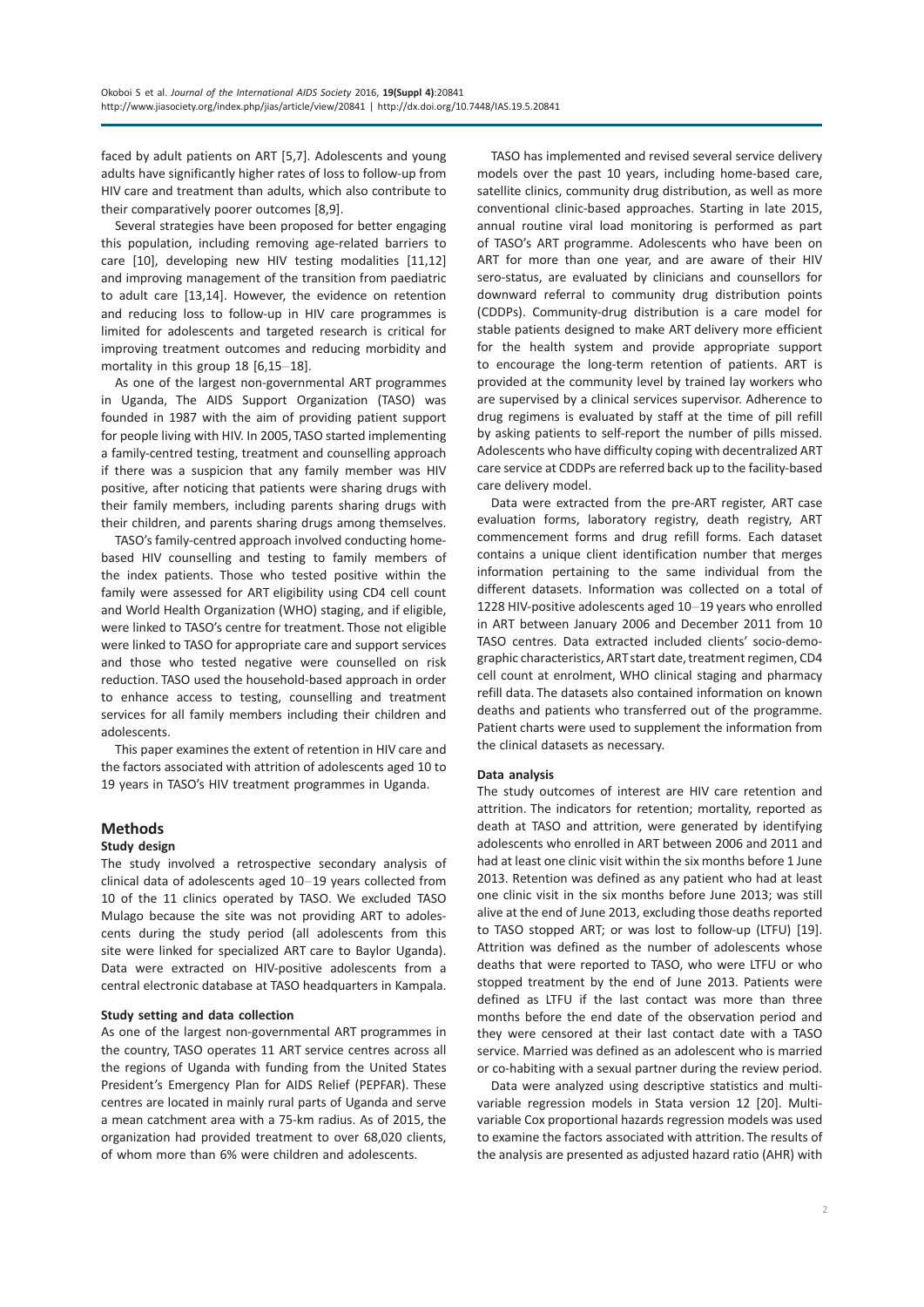95% confidence intervals (CIs) and interpreted as the relative risk of attrition from ART programmes. The models adjusted for socio-demographic and clinical factors, which included age, sex, mode of ART delivery, CD4 at ART initiation and cohort year (i.e. year of initiation). The variables included in the model those found to be associated with retention in ART care in both the literature and TASO's experience, based on factors influencing retention in care among adolescents. A two-tailed statistical test with a p-value of  $< 0.05$  was considered to be statistically significant for all tests.

### Ethical approval

Patients' records were anonymized and de-identified prior to analysis as per TASO's data protection and access policy. The study was approved by the Population Council Institutional Review Board and the Research and Ethics Committee of TASO, as well as registered with the Uganda National Council of Science and Technology (UNCST).

## Results

Data were collected on a total of 1228 adolescents who initiated ART between January 2006 and December 2011, with a median time on ART of four years (IQR =  $3-6$  years). Over half (61%) were young adolescents (aged  $10-14$  years), 57% were females and 73% had a primary school education. At the time of ART initiation, 19% of patients had a CD4 count of  $\alpha$  100/mm<sup>3</sup> and 69% had a CD4 count of  $\alpha$   $<$  250/mm<sup>3</sup>. Just over three-fifths (61%) obtained their drug refills from a health facility. A total of 792 (65%) adolescents received at least one clinical service in the six months preceding June 2013. For participants not retained in care, 36 (3%) were known to have died or to have transferred out, and 400 (32%) were classified as LTFU (Table 1).

In the bivariate analysis, the factors associated with attrition were TASO site ( $p < 0.001$ ), CD4 cell count at initiation ( $p < 0.001$ ), age of the adolescent at ART initiation ( $p <$ 0.001), marital status ( $p=0.001$ ) and year of ART initiation  $(p < 0.001)$ . TASO Masindi and Gulu facilities reported a higher attrition rate of adolescents than other centres (52 versus 38%, respectively).We also noted variations in the level of retention by site. In particular, the level of retention was lower at TASO Gulu (67%) and Masindi (52%), while TASO Jinja, Soroti and Rukungiri reported better retention as shown in Table 2.

In the multivariate Cox proportional hazards analysis, factors associated with attrition were age  $(AHR = 1.29,$ 95% CI 1.01-1.65), CD4 at ART initiation (AHR  $=$  0.51, 95% CI  $0.36-0.71$ ) and site of participants: TASO Gulu (AHR = 2.26; 95% CI 1.27-4.02), TASO Jinja (AHR = 0.24, 95% CI 0.08-0.70) and TASO Masindi (AHR $=$  3.30, 95% CI 1.87-5.84) (Table 3).

Trend in retention analysis showed a higher hazard of attrition among adolescents that initiated ART between 2009 and 2010 (AHR = 2.11, 95% CI: 1.48-3.00) compared to those that initiated ART between 2006 and 2008. Figure 1 shows that retention decreases over time for all cohorts of adolescents who initiated ART between 2006 and 2010; however, retention was consistently higher among the older cohort years (2006 $-$ 2008) compared to the newer cohort years  $(2009 - 2010)$ .

Table 1. Baseline characteristics of adolescents aged  $10-19$ years in 10 TASO ART centres, 2006-2011 ( $n=1228$ )

| Variable                         | n    | Female | <b>Male</b> | Percentage of<br>the totals (%) |
|----------------------------------|------|--------|-------------|---------------------------------|
| Clinical outcome as of June      |      |        |             |                                 |
| 2013                             |      |        |             |                                 |
| Alive and active in care         | 792  | 442    | 350         | (65)                            |
| Dead                             | 27   | 13     | 14          | (2)                             |
| <b>LTFU</b>                      | 400  | 236    | 164         | (32)                            |
| Transferred                      | 9    | 6      | 3           | (1)                             |
| Site of participant              |      |        |             |                                 |
| Entebbe                          | 103  | 58     | 45          | (9)                             |
| Gulu                             | 97   | 65     | 32          | (8)                             |
| Jinja                            | 99   | 53     | 46          | (8)                             |
| Masaka                           | 170  | 112    | 58          | (14)                            |
| Mbale                            | 163  | 92     | 71          | (13)                            |
| Mbarara                          | 131  | 71     | 60          | (11)                            |
| Masindi                          | 62   | 34     | 28          | (5)                             |
| Rukungiri                        | 131  | 68     | 63          | (11)                            |
| Soroti                           | 128  | 68     | 60          | (11)                            |
| Tororo                           | 144  | 76     | 68          | (11)                            |
| Age (years)                      |      |        |             |                                 |
| $10 - 14$                        | 750  | 400    | 350         | (61)                            |
| $15 - 19$                        | 478  | 297    | 181         | (39)                            |
| Highest level of education       |      |        |             |                                 |
| None                             | 223  | 119    | 104         | (18)                            |
| Primary                          | 894  | 516    | 378         | (73)                            |
| Secondary and above              | 111  | 62     | 49          | (9)                             |
| Venue of ARV refill              |      |        |             |                                 |
| CDDP                             | 476  | 278    | 198         | (39)                            |
| Health facility                  | 752  | 419    | 333         | (61)                            |
| Marital status                   |      |        |             |                                 |
| Single                           | 1170 | 660    | 510         | (78)                            |
| Married                          | 58   | 37     | 21          | (3)                             |
| CD4 at ART initiation            |      |        |             |                                 |
| $<$ 250 cells/mm <sup>3</sup>    | 851  | 486    | 365         | (69)                            |
| $\geq$ 250 cells/mm <sup>3</sup> | 377  | 211    | 166         | (31)                            |
| Year of ART initiation           |      |        |             |                                 |
| 2006-2008                        | 453  | 243    | 210         | (37)                            |
| 2009-2011                        | 775  | 454    | 321         | (63)                            |
| WHO stage $(n = 984)$            |      |        |             |                                 |
| Stage 1&2                        | 725  | 417    | 308         | (74)                            |
| Stage 3                          | 218  | 133    | 85          | (22)                            |
| Stage 4                          | 41   | 20     | 21          | (4)                             |

LTFU, lost to follow-up; CDDP, community drug distribution point.

## **Discussion**

This study of 1228 adolescents in the TASO ART programme in Uganda demonstrated that nearly two-thirds (65%) of adolescents who initiated ART from January 2006 to December 2011 were retained in care. This finding is comparable to the five-year retention rate of 69% for adults in the same TASO programme [21]. Other studies in SSA have reported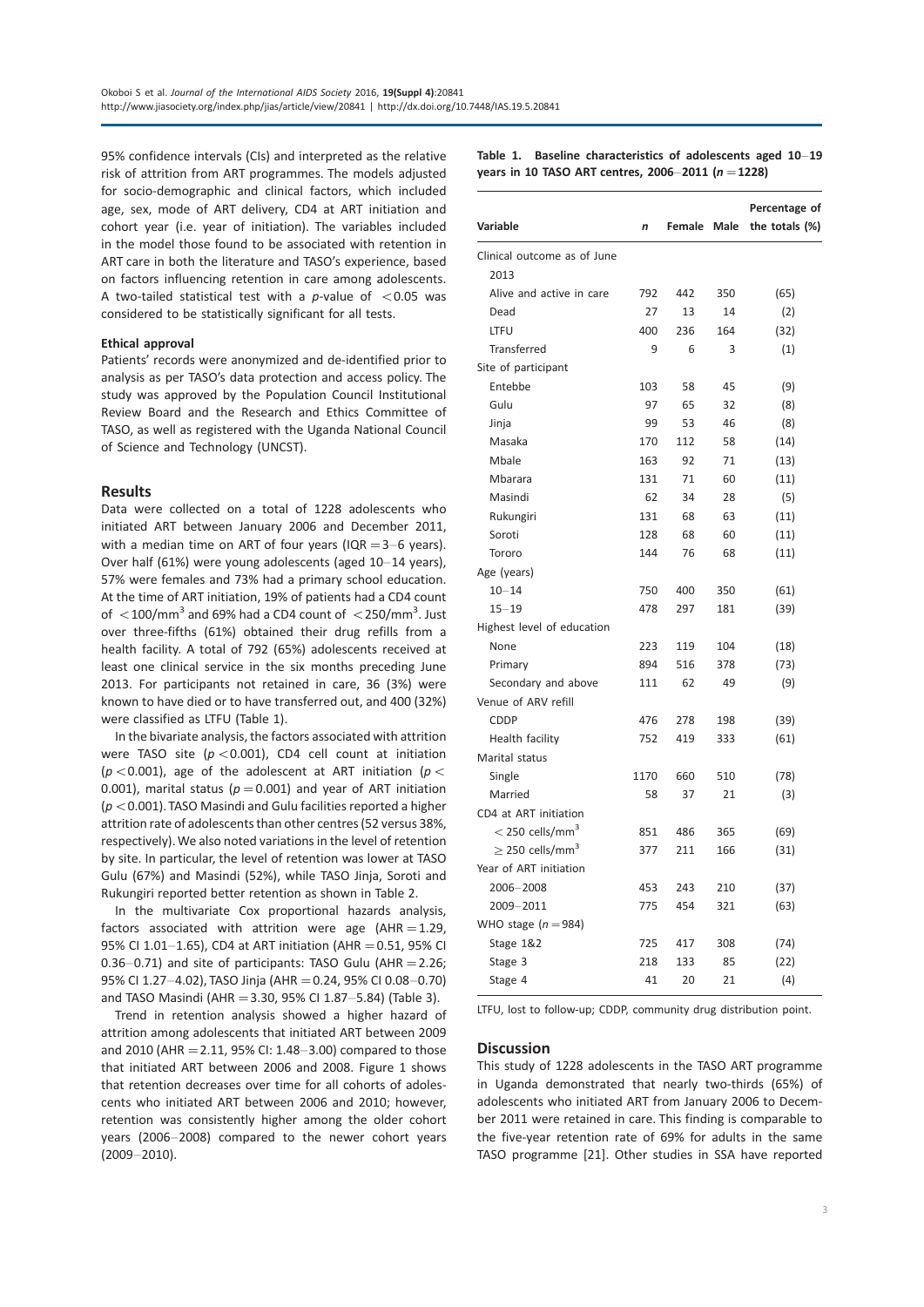|                                  |                  | Active $(n = 792)$ | Non-active $(n=436)$ |        |                |                   |                |                |       |
|----------------------------------|------------------|--------------------|----------------------|--------|----------------|-------------------|----------------|----------------|-------|
|                                  | $\boldsymbol{n}$ | % of total sample  | Male                 | Female | $\pmb{n}$      | % of total sample | Male           | Female         | P     |
| Site of participant              |                  |                    |                      |        |                |                   |                |                | 0.000 |
| Entebbe                          | 83               | (8)                | 32                   | 51     | 20             | (10)              | 13             | 7              |       |
| Gulu                             | 65               | (6)                | 21                   | 44     | 32             | (16)              | 11             | 21             |       |
| Jinja                            | 95               | (9)                | 44                   | 51     | 4              | (2)               | $\overline{2}$ | $\overline{2}$ |       |
| Masaka                           | 133              | (13)               | 45                   | 88     | 37             | (18)              | 13             | 24             |       |
| Mbale                            | 125              | (12)               | 48                   | 77     | 38             | (19)              | 23             | 15             |       |
| Mbarara                          | 119              | (12)               | 55                   | 64     | 12             | (6)               | 5              | $\overline{7}$ |       |
| Masindi                          | 32               | (3)                | 18                   | 14     | 30             | (15)              | 10             | 20             |       |
| Rukungiri                        | 126              | (12)               | 61                   | 65     | 5              | (2)               | $\overline{2}$ | 3              |       |
| Soroti                           | 127              | (12)               | 60                   | 67     | $1\,$          | (0)               | 0              | $1\,$          |       |
| Tororo                           | 121              | (12)               | 55                   | 66     | 23             | (11)              | 13             | 10             |       |
| Age (years)                      |                  |                    |                      |        |                |                   |                |                | 0.023 |
| $10 - 14$                        | 641              | (62)               | 297                  | 344    | 109            | (54)              | 53             | 56             |       |
| $15 - 19$                        | 385              | (38)               | 142                  | 243    | 93             | (46)              | 39             | 54             |       |
| Highest level of education       |                  |                    |                      |        |                |                   |                |                | 0.005 |
| None                             | 193              | (19)               | 86                   | 107    | 30             | (15)              | 18             | 12             |       |
| Primary                          | 752              | (73)               | 319                  | 433    | 142            | (60)              | 59             | 83             |       |
| Secondary and above              | 81               | (9)                | 34                   | 47     | 30             | (15)              | 15             | 25             |       |
| Venue of ARV refill              |                  |                    |                      |        |                |                   |                |                | 0.670 |
| CDDP                             | 631              | (65)               | 277                  | 354    | 121            | (60)              | 56             | 65             |       |
| Health facility                  | 395              | (35)               | 162                  | 233    | 81             | (40)              | 36             | 45             |       |
| Marital status                   |                  |                    |                      |        |                |                   |                |                | 0.007 |
| Single                           | 983              | (84)               | 426                  | 557    | 165            | (82)              | 8              | $\overline{7}$ |       |
| Married                          | 43               | (12)               | 13                   | 30     | 10             | (6)               | 84             | 103            |       |
| CD4 at ART initiation            |                  |                    |                      |        |                |                   |                |                |       |
| $<$ 250 cells/mm <sup>3</sup>    | 694              | (68)               | 28                   | 397    | 157            | (78)              | 68             | 89             | 0.005 |
| $\geq$ 250 cells/mm <sup>3</sup> | 332              | (32)               | 142                  | 190    | 45             | (22)              | 24             | 21             |       |
| Year of ART initiation           |                  |                    |                      |        |                |                   |                |                |       |
| 2006-2008                        | 366              | (36)               | 174                  | 192    | 87             | (43)              | 36             | 51             | 0.046 |
| 2009-2011                        | 660              | (64)               | 265                  | 395    | 115            | (57)              | 56             | 59             |       |
| WHO stage $(n = 984)$            | $n = 837$        |                    |                      |        | $n = 167$      |                   |                |                |       |
| Stage 1&2                        | 626              | (64)               | 259                  | 367    | 118            | (58)              | 49             | 50             | 0.161 |
| Stage 3                          | 177              | (18)               | 69                   | 108    | 42             | (21)              | 16             | 25             |       |
| Stage 4                          | 34               | (3)                | 20                   | 14     | $\overline{7}$ | (3)               | $\mathbf{1}$   | 6              |       |

|              | Table 2. Characteristics of active (non-attrition) and non-active (attrition) adolescents aged 10–19 years in 10 TASO centres |  |  |  |  |  |  |  |
|--------------|-------------------------------------------------------------------------------------------------------------------------------|--|--|--|--|--|--|--|
| (n $=$ 1228) |                                                                                                                               |  |  |  |  |  |  |  |

retention among adolescents as a major challenge for HIV programmes [3,22,23]. The long-term levels of retention seen in this study could be due to TASO's intensive resources targeting whole families with HIV testing, counselling, treatment and support services, especially in the earlier years of ART.

Retention and attrition rates, however, varied across the country's service centres. Treatment at the Gulu and Masindi centres was significantly associated with a higher risk of attrition.The lower retention rates seen in these centres could be due to their more rural location, the military conflict in the region during the study period, and the increased mobility of patients as part of post-conflict resettlement. The higher retention rates in TASO Soroti, Rukungiri, Jinja and Mbarara centres may be due to the presence of adolescent clinics that offer intensive pre-ART counselling to patients, including a follow-up home-based HIV counselling and testing visit to the family to identify an adherence support buddy. About one-third (32%) of adolescents were classified as LTFU in this study. It is possible that some adolescents may have died and their deaths were unreported, such that they were misclassified as LTFU. However, our finding is comparable to other studies that found LTFU among adolescents ranging from 17 to 30.3% at 24 months of follow up [24,25].

The risk of attrition was significantly lower among adolescents with a higher CD4 count compared to those with a lower CD4 count at the time of ART initiation. This finding is comparable to other research that reported adolescents with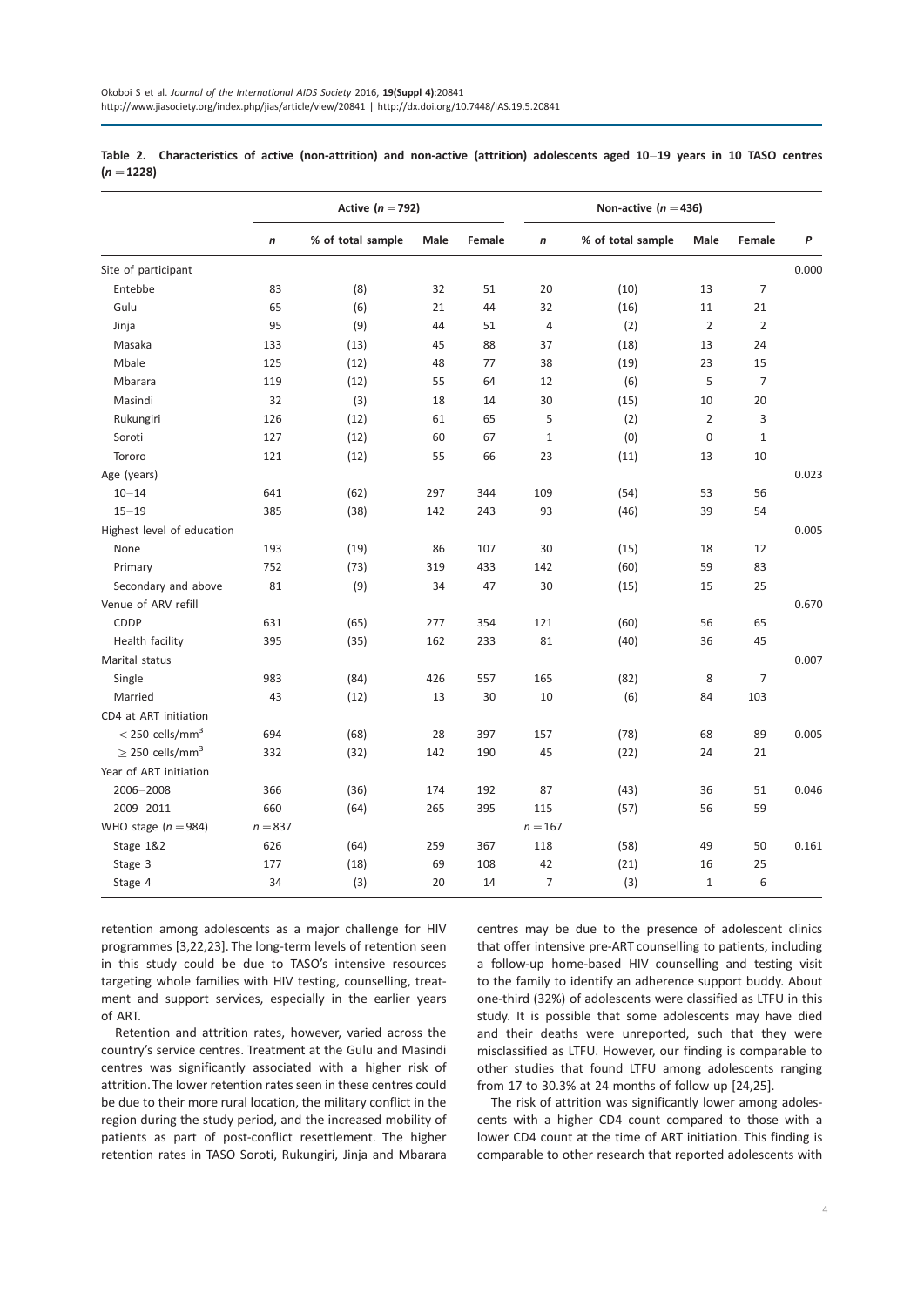|                                  | <b>Univariate</b>      |       | <b>Multivariate</b>  |       |  |  |
|----------------------------------|------------------------|-------|----------------------|-------|--|--|
| List of factors                  | HR (95% CI)            | р     | HR (95% CI)          | р     |  |  |
| Gender                           |                        |       |                      |       |  |  |
| Female                           | Ref                    |       |                      |       |  |  |
| Male                             | $1.03$ $(0.77 - 1.36)$ | 0.858 |                      |       |  |  |
| Site of participant              |                        |       |                      |       |  |  |
| Entebbe                          | Ref                    |       | Ref                  |       |  |  |
| Gulu                             | $2.02$ $(1.14 - 3.59)$ | 0.016 | $2.17(1.21 - 3.89)$  | 0.009 |  |  |
| Jinja                            | $0.19$ (0.07-0.56)     | 0.003 | $0.24$ (0.08-0.71)   | 0.010 |  |  |
| Masaka                           | $1.32$ (0.77-2.28)     | 0.314 | $1.37(0.79 - 2.37)$  | 0.266 |  |  |
| Mbale                            | $1.37(0.80 - 2.36)$    | 0.264 | $1.69$ (0.97 - 2.98) | 0.064 |  |  |
| Mbarara                          | $0.48$ (0.23-0.98)     | 0.044 | $0.43$ (0.21-0.91)   | 0.026 |  |  |
| Masindi                          | $2.98(1.69 - 5.27)$    | 0.000 | $3.50(1.97 - 6.21)$  | 0.000 |  |  |
| Rukungiri                        | $0.19$ (0.07-0.51)     | 0.001 | $0.18$ (0.07-0.49)   | 0.001 |  |  |
| Soroti                           | $0.04$ (0.01-0.33)     | 0.002 | $0.04$ (0.01-0.28)   | 0.001 |  |  |
| Tororo                           | $0.82$ (0.45 - 1.50)   | 0.528 | $0.99$ (0.54-1.82)   | 0.969 |  |  |
| Age (years)                      |                        |       |                      |       |  |  |
| $10 - 14$                        | Ref                    |       | Ref                  |       |  |  |
| $15 - 19$                        | $1.470(1.11 - 1.94)$   | 0.008 | $1.38(1.02 - 1.86)$  | 0.038 |  |  |
| Highest level of education       |                        |       |                      |       |  |  |
| None                             | Ref                    |       | Ref                  |       |  |  |
| Primary                          | $1.21(0.82 - 1.79)$    | 0.342 | $0.91(0.60 - 1.37)$  | 0.644 |  |  |
| Secondary and above              | $2.19(1.31 - 3.66)$    | 0.003 | $1.26$ (0.72-2.19)   | 0.418 |  |  |
| Venue of ARV refill              |                        |       |                      |       |  |  |
| CDDP                             | Ref                    |       |                      |       |  |  |
| Health facility                  | $1.00$ (0.76-1.34)     | 0.972 |                      |       |  |  |
| Marital status                   |                        |       |                      |       |  |  |
| Single                           | Ref                    |       | Ref                  |       |  |  |
| Married                          | $1.07(0.70 - 1.63)$    | 0.750 | $0.96$ (0.62-1.49)   | 0.858 |  |  |
| Minor                            | $2.46(1.19 - 5.12)$    | 0.015 | $1.44(0.68 - 3.06)$  | 0.345 |  |  |
| CD4 at ART initiation            |                        |       |                      |       |  |  |
| $<$ 250 cells/mm <sup>3</sup>    | Ref                    |       | Ref                  |       |  |  |
| $\geq$ 250 cells/mm <sup>3</sup> | $0.62$ (0.44-0.87)     | 0.005 | $0.49$ (0.34-0.69)   | 0.000 |  |  |
| Year of ART initiation           |                        |       |                      |       |  |  |
| 2006-2008                        | Ref                    |       | Ref                  |       |  |  |
| 2009-2011                        | $1.92$ $(1.37 - 2.69)$ | 0.000 | $2.11(1.48 - 3.00)$  | 0.000 |  |  |
| WHO stage                        |                        |       |                      |       |  |  |
| Stage 1 & 2                      | Ref                    |       |                      |       |  |  |
| Stage 3                          | $1.25(0.86 - 1.82)$    | 0.228 |                      |       |  |  |
| Stage 4                          | $1.17(0.54 - 2.52)$    | 0.691 |                      |       |  |  |

## Table 3. Factors associated with attrition among adolescents aged 10-19 years in 10 TASO centres

lower CD4 cell counts to be more likely to experience attrition compared to those with higher CD4 counts [26]. Additionally, the risk of attrition was not affected by patients' clinical stage, which is not consistent with other studies reporting high rates of attrition among patients in advanced clinical stage disease [27,28]. This could be due to the psychosocial family support the patients received and the TASO home-based chronic care services delivered to patients who were in advanced clinical stages.

We found that the risk of attrition was significantly greater in older (15-19 years) than in younger (10-14 years) adolescents. This finding is comparable to other studies, one carried out in rural Zimbabwe and another in South Africa. The Zimbabwe study followed a cohort of adolescents who initiated ART between 2005 and 2008 [29]. The researchers found that older adolescents experienced greater LTFU than younger adolescents, with a rate per 100 person-years of 10.9 compared to 4.2. Retrospective data from seven South African clinics in urban Gauteng and rural Mpumalanga detected LTFU rates per 100 person years of 23.3 among older adolescents compared to 6.1 among younger adolescents [29,30]. The higher risk of attrition in older adolescents could be due to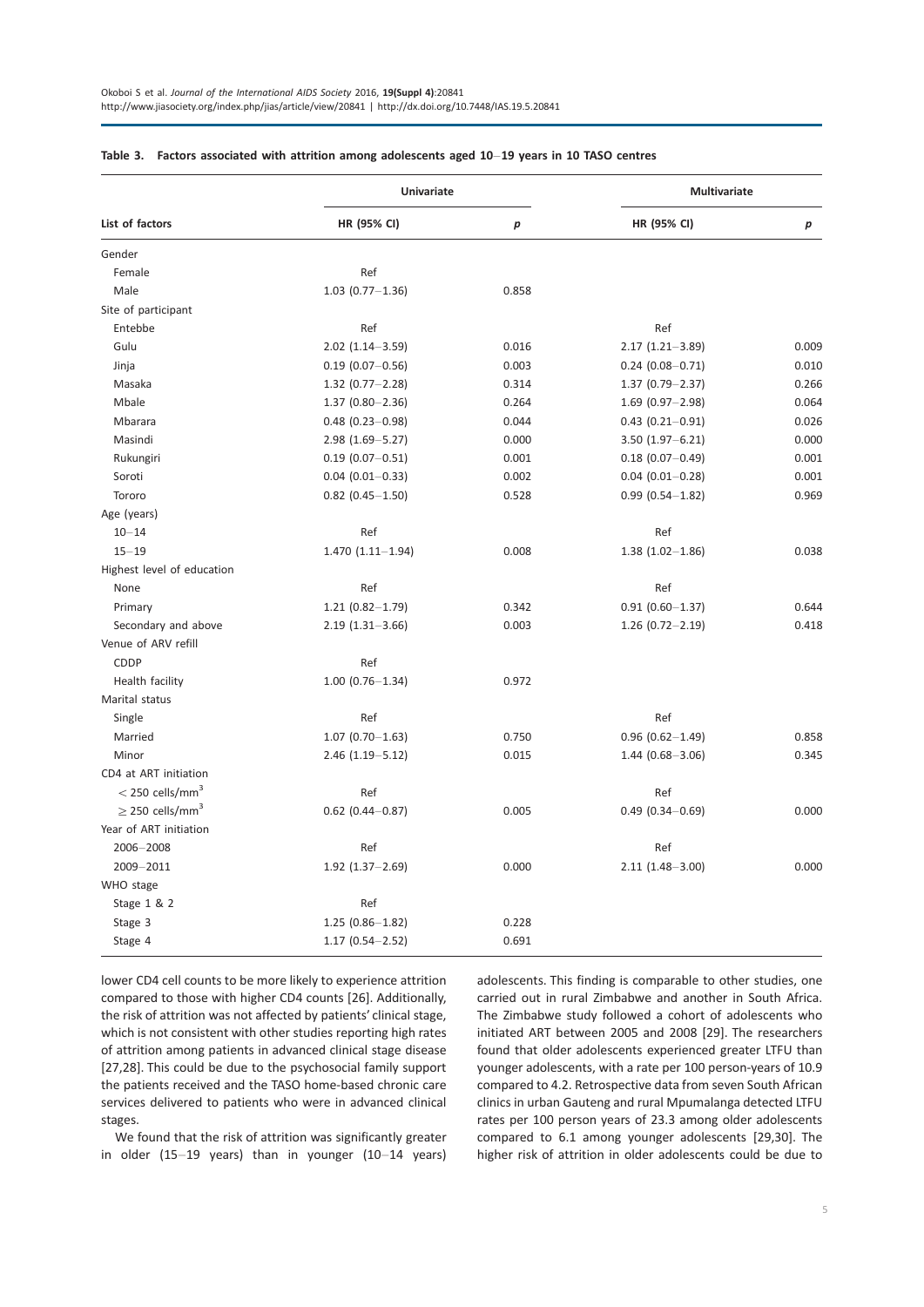

Figure 1. Trends in the level of retention and attrition of adolescents who initiated ART between 2006 and 2010 in 10 TASO centres.

the challenges associated with transitioning from paediatric to adult care, given that the ages  $15-19$  years also mark an adolescent's transition to adulthood [8].

We also found that retention decreased among adolescents initiating ART in each successive year since 2006 and the gaps widened with longer durations of observation. This could be an indication of a change in TASO's programme from a familycentred approach to a clinic-based approach due to a decline in funding. Given that the 2015 WHO comprehensive ART guidelines removed CD4 and WHO clinical staging requirements for ART eligibility and the promotion of the ''test and treat'' strategy, more adolescents will be placed on ART, which could lead to strains on already resource-constrained health systems in Uganda and elsewhere in SSA. We, therefore, need to develop, pilot and fund innovative approaches for identifying and retaining HIV-positive adolescents in treatment programme if we are to achieve the UNAIDS 90-90-90 targets by 2020.

## Limitations

This study has several limitations. First, the type of data recorded in patients' records is limited, preventing us from exploring further certain patterns in the data, such as the unexpected variations in the levels of retention of adolescents by the year of initiating ART or the risk of attrition between female and male adolescents. Second, data used in the analysis are routinely collected and entered by clinicians and might be subject to inaccuracies and incompleteness given the competing priority of ensuring the provision of quality services to clients. For instance, some variables like haemoglobin level, current education level, orphanhood and distance to an ART facility had extensive missing information and were not included in the multivariate analyses to avoid loss of statistical power. This could lead to under-estimation or over-estimation of the outcomes of interest. Third, the proportion of adolescents in TASO ART programmes that had died was based on health facility records; thus deaths that occurred at home might have been misclassified as LTFU.

#### **Conclusions**

We found an overall retention rate of 65% among adolescents who initiated ART between 2006 and 2011, with varying durations in the ART programme. Retention was higher amongst adolescents who were younger  $(10-14$  years of age), commenced ART in the early years of the study period and had higher CD4 counts at ART initiation. Advanced disease clinical stage at initiation was not associated with attrition, and retention varied across treatment sites.

The findings of this paper suggest that it is possible to achieve the long-term retention of adolescents in ART programmes. TASO's ART programme provides valuable lessons for improving the long-term uptake of treatment services by adolescents living with HIV. Retention in HIV care was highest when TASO's family HIV counselling approach was operating. This model enabled the TASO staff to conduct home-based HIV testing and counselling of the family members of clients, thus identifying children and adolescents living with HIV who could then be linked to HIV care. It also enhanced sero-status disclosure to the adolescents of their HIV status and of their parents, further facilitating retention in HIV care.

Variations in the risk of attrition from treatment sites and by clinical and socio-demographic characteristics suggest the need for early diagnosis of HIV infection, use of innovative approaches to reach and retain adolescents living with HIV on treatment, like TASO's family-centred approach, and identifying specific groups (such as older adolescents and female patients) that are at higher risk of dropping out of treatment for targeted care and support.

#### Authors' affiliations

<sup>1</sup>The AIDS Support Organization (TASO), Kampala, Uganda; <sup>2</sup>Office of HIV/AIDS, Global Health Bureau, United States Agency for International Development (USAID), Arlington, VA, USA; <sup>3</sup>Department of Health Management and Policy, University of Michigan, School of Public Health, Ann Arbor, MI, USA; <sup>4</sup>BC Centre for Excellence in HIV/AIDS, Vancouver, BC, Canada; <sup>5</sup>Faculty of Medicine, University of British Columbia, Vancouver, BC, Canada; <sup>6</sup>HIVCore/Population Council Washington, DC, USA

#### Competing interests

The authors declare that they have no competing interests.

#### Authors' contributions

LS and SO designed the study. SO, JB and SK supervised data collection of the study. LS, LJO, CB, DK and SN collected the data. LS, LJO, CB and SO conducted or contributed to the data analysis. LS, LJO, CD, SO and AIY interpreted the data. SO prepared the original manuscript; AY, AS and DMM contributed to subsequent revisions. All authors read and approved the final manuscript

#### **Acknowledgements**

We are grateful to The AIDS Support Organization (TASO) for letting us access client data for this study as per the organisation's data access policy. We acknowledge the valuable support received from Onyango Francis Obare and Egessa, Aggrey in supporting the design of this study, and Ellen Weiss and Sherry Hutchinson for proofreading and copy editing this manuscript. We are indebted to the TASO programme directorate led by Dr. Baker Bakashaba and the Executive Director of TASO Dr. Bernard Etukoit for supporting this study, including the utilization of the findings to inform programming.

#### Funding

This study was made possible through the support provided by the President's Emergency Plan for AIDS Relief and the U.S. Agency for International Development (USAID) via HIVCore, a Task Order funded by USAID under the Project SEARCH indefinite quantity contract (Contract No. AID-OAA-TO-11- 00060). The Task Order is led by the Population Council in partnership with the Elizabeth Glaser Pediatric AIDS Foundation, Palladium, and the University of Washington. The authors' views expressed in this manuscript do not necessarily reflect the views of USAID or the United States Government.